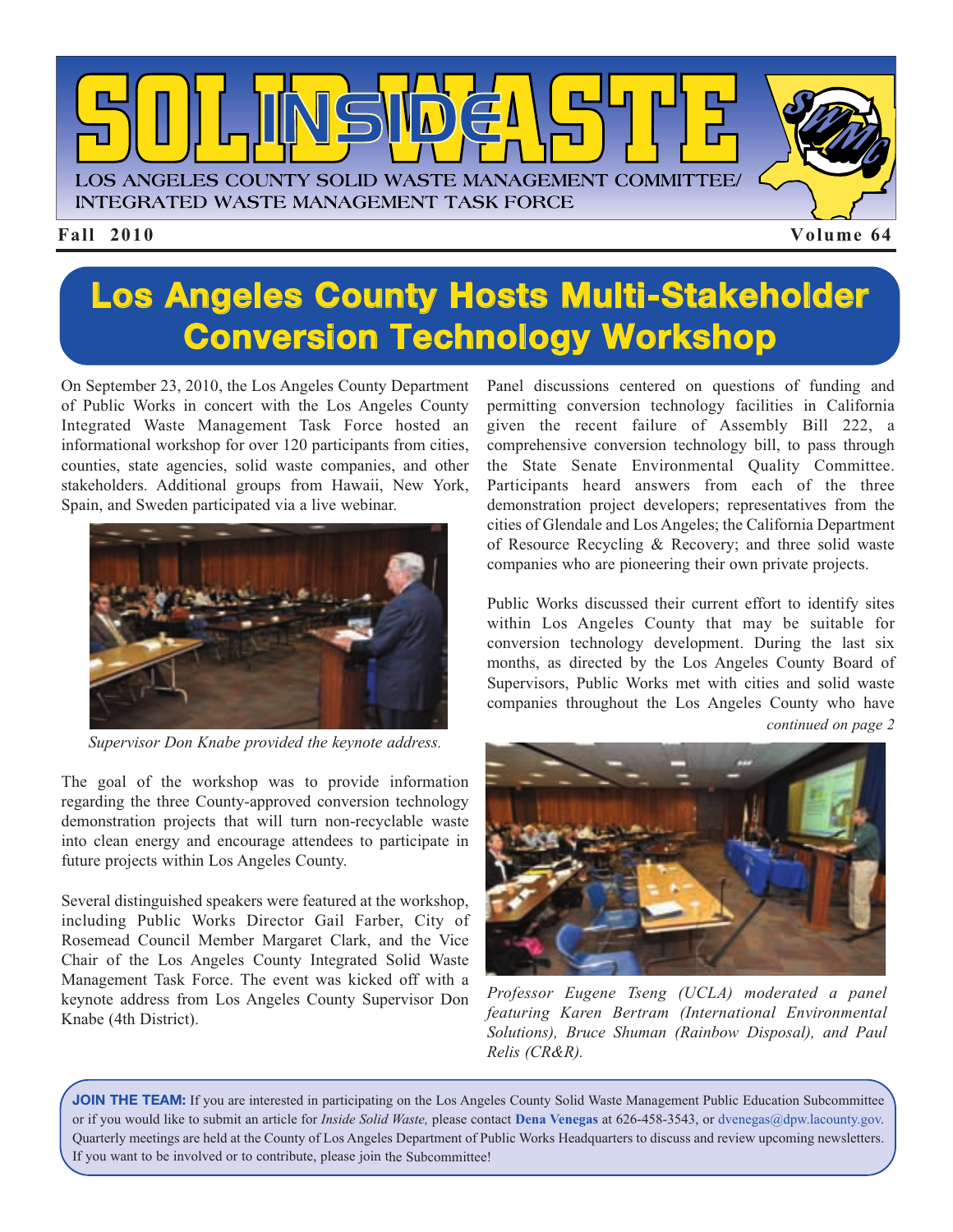## **Los Angeles County to Fund New Smart Gardening Centers**

The Los Angeles County Board of Supervisors gave their "green thumb" seal of approval to the construction of two new outdoor smart gardening learning centers at McNees Park in the unincorporated area of West Whittier and at El Cariso Community Regional Park in Sylmar. These centers are the first installment in the County Department of Public Works' planned expansion of the Countywide Smart Gardening Program. Residents will be able to attend free community workshops and learn smart gardening techniques such as composting, grass recycling, water-wise gardening, fire-wise gardening, and low impact design.

The Countywide Smart Gardening Program was established to reduce the amount of residential yard waste entering landfills. These new learning centers will add to the eleven current centers located throughout Los Angeles County. Each center will be approximately 4,000 square feet and include native drought-tolerant landscaping, bench seating made of recycled plastic, drip-irrigation, bio-swale, demonstration compost bins, a cistern, and educational signage. Construction of these centers will be completed this year. "The popular program is reaching out to new generations of home gardeners and teaching them the skills they need to help protect and preserve the environment in which they live," Supervisor Gloria Molina said.

Supervisor Zev Yaroslavsky agreed, adding that the new centers will provide the perfect setting for residents to learn smart gardening techniques.

Workshops are held on selected Saturday's from 9:30 a.m. to 11 a.m. Compost bins are available for purchase at these workshops for a subsidized price of \$40 for a composting bin and \$65 for a worm composting bin (including  $\frac{1}{2}$  pound of worms). For workshop schedules, gardening tips, and program information, please visit [www.SmartGardening.com](http://www.youtube.com/user/PublicWorksEPD#p/u/9/EpMEatRvp08) or contact David Perez, County of Los Angeles Department of Public Works, at (626) 458-3554, Monday through Thursday, 7 a.m. to 5:30 p.m.



#### **Los Angeles County Hosts Multi-Stakeholder Conversion Technology Workshop** *continued from page 1*

expressed interest in developing a project. The siting feasibility study will be submitted to the Los Angeles County Board of Supervisors towards the end of this year.

The recorded workshop and presentations are posted on the Los Angeles County's conversion technology website: [www.SoCalConversion.org. F](http://www.socalconversion.org/)or more information, please contact Coby Skye of the Los Angeles County Department of Public Works, Environmental Programs Division at [cskye@dpw.lacounty.gov](mailto://cskye@dpw.lacounty.gov).



*Over 120 attendees filled the Public Works' conference rooms.*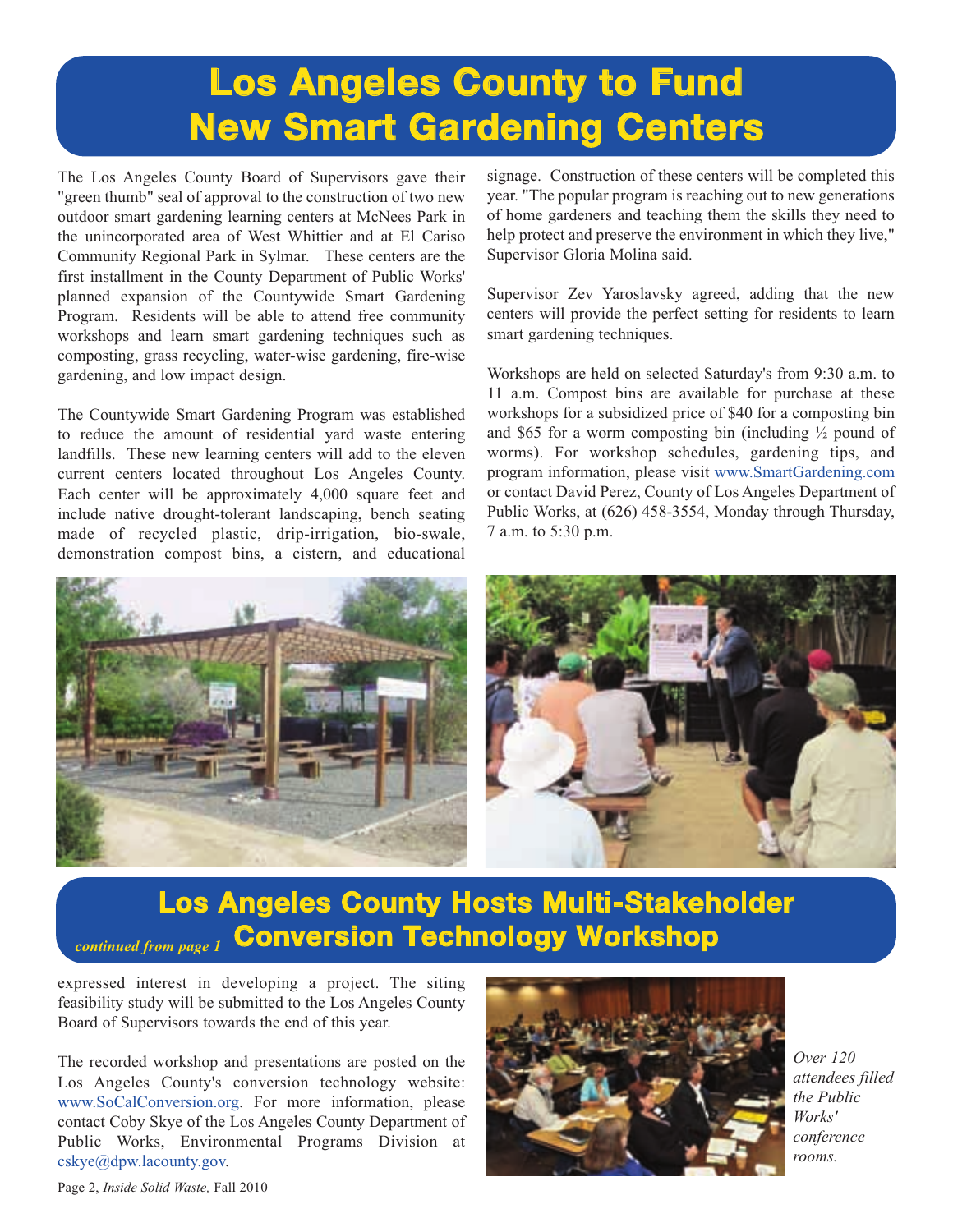

Instead of private companies, the City of Torrance's Public Works Department now uses goats to clear vegetation from hillside areas, reservoirs, vacant lots, and other over-grown areas.



Last year, Torrance's Public Works hired 250 South African Boer goats for two months to clear one ten-acre site in need of attention. This year, 300 goats cleared seven sites of over 34 acres. The difference in savings using goats versus manual efforts was \$13,000.



Efficient and e c o n o m i c a l. goats are quiet, work fast and do not get injured. Also, with four stomachs, goats have voracious a p p e t i t e s enabling them to eat weeds,

poison oak, palm trees, and rose bushes, so there are no hauling or tipping fees since nothing leaves the site.

Goats also present an environmentally friendly option as there is no need for pesticides or herbicides; goats also are known to have lower emissions than the equipment normally used for brush clearing (goat "waste" stays on site to compost).

While working within a fenced area, the goats have become a viewing site for residents and children curious about the process. The goats have become so popular they were featured at the Torrance Public Works Open House in a "petting zoo." Next year, Torrance CitiCABLE has plans to have a live "goat-cam" on the City website.

Torrance isn't the only City using this technique for fire abatement. Other cities include, Chino Hills, Riverside, Monrovia, Corona, San Dimas, and San Diego. Los Angeles and Orange County also use this method.

For more information, contact Alan Berndt, City of Torrance, at (310) 781-6900 or George Gonzales of Ranchito Tivo Boer Goats at (909) 591-7714 or visit [info@rtbrushcontrol.com.](mailto://info@rtbrushcontrol.com)



Fall 2010, *Inside Solid Waste,* Page 3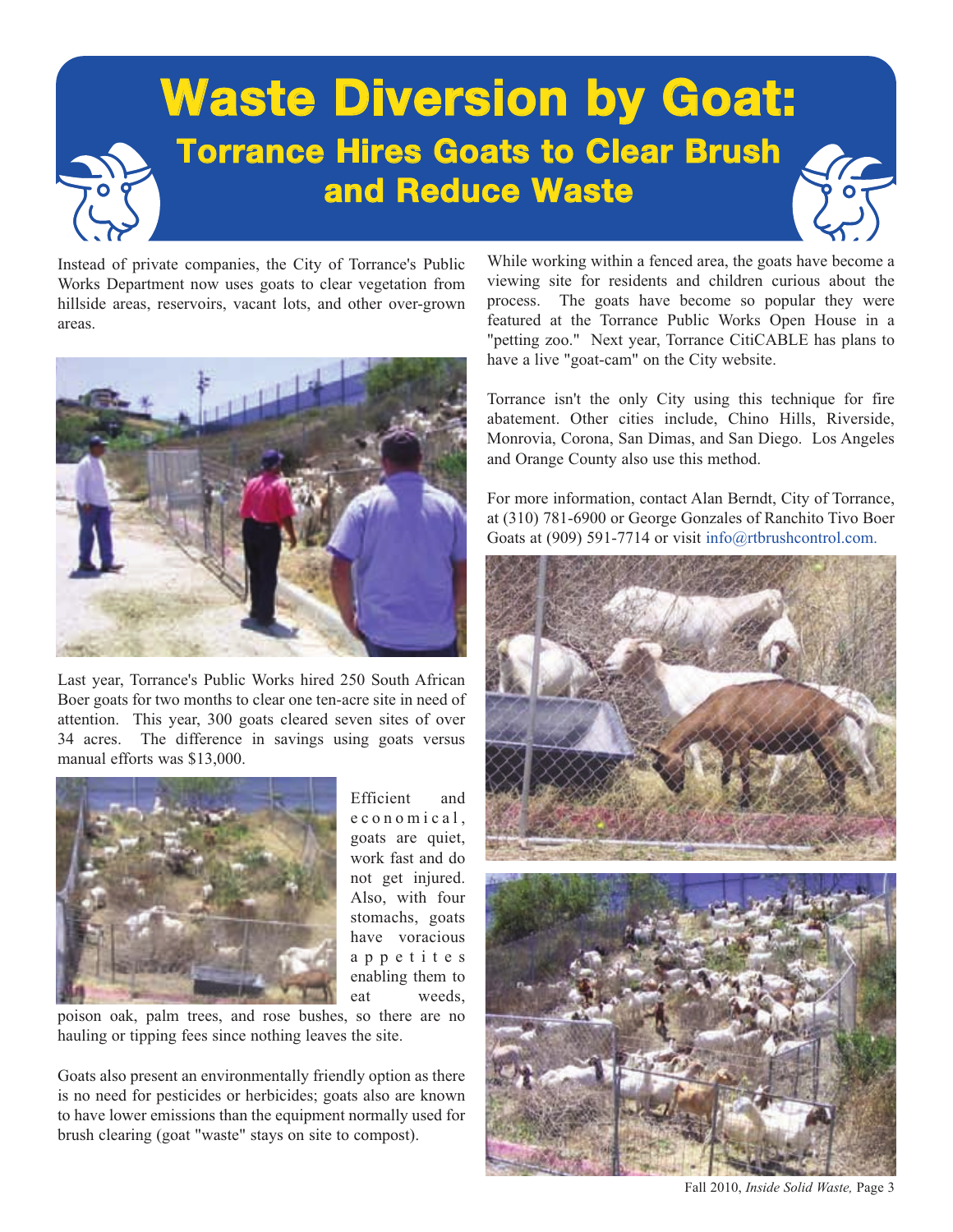Household Hazardous Waste can be taken to any of these [locations. Electronic Waste is also accepted. Call 1-800-](http://www.lacitysan.org/solid_resources/special/hhw/safe_centers/index.htm) 98-TOXIC or 1 (888) CLEAN-LA for more information.

#### **Gaffey Street Collection Center**

1400 N. Gaffey St. San Pedro, CA 90731 *Open Saturday and Sunday 9 a.m. - 3 p.m.*

**Hyperion Treatment Plant** 7660 W. Imperial Hwy., Gate B Playa Del Rey, CA 90293 *Open Saturday and Sunday 9 a.m. - 3 p.m.*

**Washington Boulevard Collection Center** 2649 E. Washington Blvd. Los Angeles, CA 90021 *Open Saturday and Sunday 9 a.m. - 3 p.m.*

#### **Randall Street S.A.F.E. Center**

11025 Randall St. Sun Valley, CA 91352 *Open Saturday and Sunday, 9 a.m. - 3 p.m.*

**UCLA Location** *(E-waste acceped on Saturday only)* 550 Charles E. Young Dr. West Los Angeles, CA 90095 *Open Thursday, Friday, and Saturday 8 a.m. - 2 p.m.* Note: Services suspended during rainy weather.

#### **Los Angeles/Glendale Collection Center**

4600 Colorado Blvd. Los Angeles, CA 90039 *Open Saturday and Sunday 9 a.m. - 3 p.m.*

#### **Antelope Valley Environmental Collection Center Antelope Valley Public Landfill** 1200 West City Ranch Rd. Palmdale, CA 93551

*[Open 1st and 3rd Saturday each month 9 a.m. - 3 p.m.](http://ladpw.org/epd/avecc/index.cfm)*

#### **TASK FORCE MEETINGS**



# **WHAT'S UP?**

**HHW ROUNDUPS** are open from 9 a.m. to 3 p.m. unless otherwise indicated. For more information, call the County of Los Angeles Department of Public Works at **1 (888) CLEAN-LA (253-2652).** For information about City of Los Angeles events, call **1 (800) 98-TOXIC (988-6942).**

- Oct 23 **Covina** K-mart Parking Lot, 1162 North Citrus Ave.
- Oct 30 **Montebello** Montebello Town Center, Plaza Dr. and Montebello Blvd.
- Nov 6 **Bellflower** Simms Park, Clark Ave. & Oak St.
- Nov 13 **Unincorporated Lake Los Angeles** Vista San Gabriel Elementary School, 18020 East Avenue O
- Nov 13 **Unincorporated South Whittier** Los Angeles County Sheriff`s Department, STAR Training Center, 11515 South Colima Rd.
- Nov 20 **El Segundo** Raytheon Company, Parking Lot G, Hughes Way off of Sepulveda Blvd.
- Dec 4 **Monterey Park** East Los Angeles College, Stadium Parking Lot, Bleakwood Ave. & Floral Dr.
- Dec 4 **Malibu** Malibu Civic Center, Rear Parking Lot, 23519 West Civic Center Way
- Dec 12 **Lomita** Lomita City Hall Parking Lot, 24300 Narbonne Ave.
- Dec 18 **La Verne** Brackett Field, Fairplex Drive & West McKinley Ave.

# **[ANNOUNCEMENT](http://dpw.lacounty.gov/epd/tf/)**

#### Looking for up-to-date information about the Task Force?

*Visit www.lacountyiswmtf.org where you can find agendas, meeting minutes, and copies of the Inside Solid Waste newsletter.*

Page 4, *Inside Solid Waste,* Fall 2010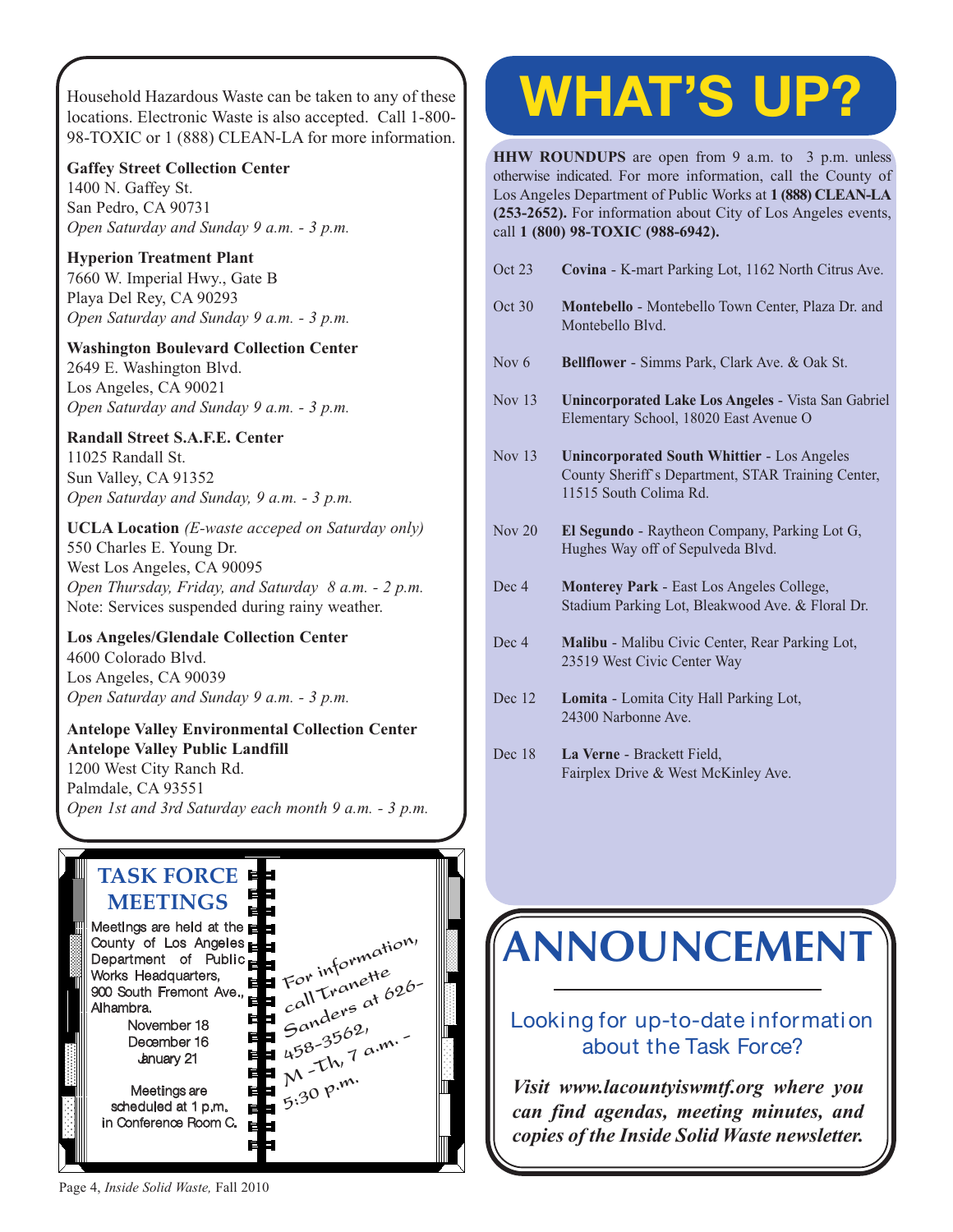#### **OCTOBER 2010 LEGISLATIVE SUMMARY**

The Task Force continuously monitors and analyzes pending legislative bills that may impact solid waste management in Los Angeles County. Below is a summary and status of bills the Task Force has taken a position on through September 2010.

| <b>Bill Number</b> | <b>Task Force Position</b>                                                                                                                    | <b>Status</b> | <b>Summary</b>                                                                                                                                                                                                                                                                                                                                                                                                                                                                                                                                                                                                                                                                                                                                                                                                                                                                                                                                                                                                                                                                                                                                                                                                                                                                                                                                                                                                                                                                          |
|--------------------|-----------------------------------------------------------------------------------------------------------------------------------------------|---------------|-----------------------------------------------------------------------------------------------------------------------------------------------------------------------------------------------------------------------------------------------------------------------------------------------------------------------------------------------------------------------------------------------------------------------------------------------------------------------------------------------------------------------------------------------------------------------------------------------------------------------------------------------------------------------------------------------------------------------------------------------------------------------------------------------------------------------------------------------------------------------------------------------------------------------------------------------------------------------------------------------------------------------------------------------------------------------------------------------------------------------------------------------------------------------------------------------------------------------------------------------------------------------------------------------------------------------------------------------------------------------------------------------------------------------------------------------------------------------------------------|
| AB 222             | No Position on<br>$8-31-10$ version<br>Oppose unless<br>Amended 7-15-10<br>version<br>Support 7-8-09<br>version<br>Support 5-28-09<br>version | Chaptered     | The intent of this bill, when introduced, was to establish a level playing field for<br>conversion technologies by removing regulatory hurdles for the development of these<br>technologies in the state. It would have also provided these facilities with renewable<br>energy credit. However, the bill was subsequently amended to the point where it would<br>have been a detriment to the development of conversion technology facilities in the<br>state and eventually amended to no longer pertain to solid waste management.                                                                                                                                                                                                                                                                                                                                                                                                                                                                                                                                                                                                                                                                                                                                                                                                                                                                                                                                                   |
| AB 478             | Oppose                                                                                                                                        | Dead          | This bill would have, among other things, required CalRecycle to consult with the State<br>Air Resource Board (ARB) to adopt rules and regulations relating to recycling and solid<br>waste management to reduce greenhouse gas emissions. The Task Force opposed this bill<br>as it would have duplicated the existing requirement that the ARB consult with<br>CalRecycle in developing regulations for the reduction of greenhouse gas emissions<br>from solid waste reduction and recycling.                                                                                                                                                                                                                                                                                                                                                                                                                                                                                                                                                                                                                                                                                                                                                                                                                                                                                                                                                                                        |
| AB 479             | Oppose                                                                                                                                        | Dead          | This bill would have required that on January 1, 2020, and annually thereafter,<br>CalRecycle ensured 75% of all solid waste generated be source reduced, recycled, and<br>composted. It also required jurisdictions to implement a commercial recycling program<br>and any owner or operator of a business that contracts for solid waste services and<br>generates more than four cubic yards of material per week arrange for recycling<br>services. The term 'business' was defined to include commercial businesses, multi-<br>family residential units of five units or more, and self-haulers. Finally, the bill would<br>have eliminated current provisions in State law for the local task force to comment and<br>review updates of Non-Disposal Facilities Elements.                                                                                                                                                                                                                                                                                                                                                                                                                                                                                                                                                                                                                                                                                                         |
| AB 737             | Oppose                                                                                                                                        | Vetoed        | This bill would have required CalRecycle, by January 1, 2013, to report to the<br>Legislature on the current diversion rate in the state and potential strategies to increase<br>the diversion rate to 75% by 2020. It would have also required all jurisdictions to<br>implement a mandatory commercial recycling program by requiring any owner or<br>operator of a business that contracts for solid waste services and generates more than<br>four cubic yards of material per week to arrange for recycling services. The bill would<br>have also authorized a local agency to charge and collect a fee from a commercial<br>waste generator to recover the local agency's estimated costs incurred in complying<br>with the commercial recycling program requirements. The term 'business' included all<br>commercial entities, multi-family residential dwellings of five or more units, and self-<br>haulers. Additionally, the bill would have authorized a local enforcement agency to<br>approve permits through a pro-forma process when significant changes are made in the<br>design or operation of the solid waste facility, regardless if those changes were<br>authorized by the existing permit or if they were consistent or in conflict with the local<br>jurisdiction's land use permit. Further, this bill would have eliminated current<br>provisions in State law for the local Task Force to comment and review updates of<br>Non-Disposal Facility Elements. |
| AB 925             | Support                                                                                                                                       | Dead          | This bill would have prohibited a retailer, on and after January 1, 2012, from selling a<br>single-use plastic beverage container with a cap not tethered or affixed to the beverage<br>container.                                                                                                                                                                                                                                                                                                                                                                                                                                                                                                                                                                                                                                                                                                                                                                                                                                                                                                                                                                                                                                                                                                                                                                                                                                                                                      |
| AB 1004            | Oppose                                                                                                                                        | Chaptered     | This bill will extend deadlines imposed by the State Solid Waste Postclosure and<br>Corrective Action Trust Fund (Trust Fund) enacted with the passage of AB 274<br>(Portantino, 2009) by six months and apply those requirements to owners rather than<br>operators. The voluntary Trust Fund allows an operator of a landfill facility in<br>operation on and after July 2011 to pay into the Trust Fund to be used by the state for<br>postclosure and corrective action at any in-state landfill, should the landfill operator not<br>be able to conduct the required postclosure activities. The Task Force opposed AB 274,<br>unless amended, as it did not sufficiently protect local governments and did not address<br>how the Trust Fund would recover its expenditures if a private operator files for<br>bankruptcy. The Task Force opposed AB 1004, unless amended, for similar reasons.                                                                                                                                                                                                                                                                                                                                                                                                                                                                                                                                                                                   |
| AB 1343            | Support                                                                                                                                       | Chaptered     | This bill will create an architectural paint recovery program and require architectural<br>paint manufacturers to develop and implement strategies to reduce the generation,<br>promote the reuse, and manage the end-of-life impacts of post consumer paint through<br>collecting, transporting, and processing. It will also prohibit manufacturers or retailers<br>from selling architectural paint in this state, unless the manufacturer is in compliance<br>with this bill.                                                                                                                                                                                                                                                                                                                                                                                                                                                                                                                                                                                                                                                                                                                                                                                                                                                                                                                                                                                                       |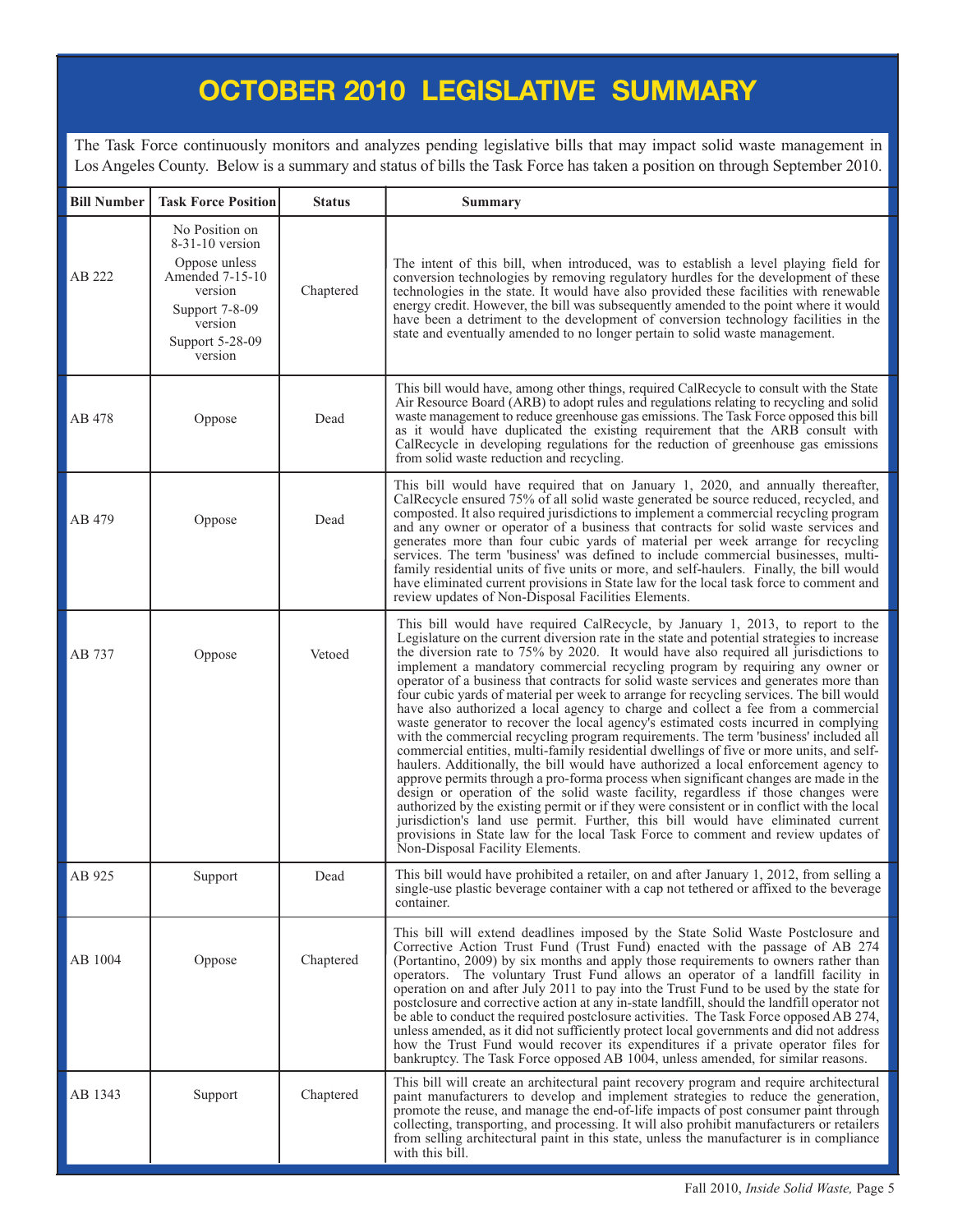| <b>OCTOBER 2010 LEGISLATIVE SUMMARY</b> |                                        |               |                                                                                                                                                                                                                                                                                                                                                                                                                                                                                                                                                                                                                                                                                                                                      |  |  |  |
|-----------------------------------------|----------------------------------------|---------------|--------------------------------------------------------------------------------------------------------------------------------------------------------------------------------------------------------------------------------------------------------------------------------------------------------------------------------------------------------------------------------------------------------------------------------------------------------------------------------------------------------------------------------------------------------------------------------------------------------------------------------------------------------------------------------------------------------------------------------------|--|--|--|
|                                         | <b>Bill Number Task Force Position</b> | <b>Status</b> | <b>Summary</b>                                                                                                                                                                                                                                                                                                                                                                                                                                                                                                                                                                                                                                                                                                                       |  |  |  |
| AB 1793                                 | Support<br>If Amended                  | Vetoed        | This bill would have disallowed governing documents of common interest<br>developments from prohibiting the use of artificial turf or any other synthetic surface<br>that resembles grass. Amendments requested related to the incorporation of extended<br>producer responsibility practices for the end-of-life management of the product,<br>minimizing mold build up underneath the product, and establishing recycled content<br>requirements within the product.                                                                                                                                                                                                                                                               |  |  |  |
| AB 1858                                 | Support<br>If Amended                  | Vetoed        | This bill would have permitted the State Department of Public Health (department) to<br>authorize certain entities to provide hypodermic needle and syringe (sharps) exchange<br>services in any location where the department determines that the conditions exist for<br>the rapid spread of any potentially deadly or disabling infection through the sharing of<br>used sharps. The bill would have also required the department to maintain on its website<br>the contact information of programs providing sharps exchange services. Amendments<br>requested related to local land use encroachment and the need to ensure the proper<br>collection and management of the sharps provided at exchange service locations.       |  |  |  |
| AB 1998                                 | Support                                | Dead          | The bill would have prohibited supermarkets, retail stores over 10,000 square feet with<br>a pharmacy, convenience food stores, and food marts from providing a single-use<br>carryout bag to customers. The effective date for large supermarkets and pharmacies to<br>comply would have been January 1, 2012, and July 1, 2013, for all other stores. The<br>bill would have also required the store to charge the consumer, on and after January 1,<br>2012, the actual average cost of the recycled paper bag.                                                                                                                                                                                                                   |  |  |  |
| AB 2139                                 | Support                                | Dead          | This bill would have required CalRecycle, by January 1, 2012, in consultation with<br>specified state agencies, to submit a report to the Legislature recommending that one or<br>more consumer products be designated as a "covered product." The bill would have<br>required a producer of a covered product to submit a product stewardship plan to<br>CalRecycle, identifying among other things, collection rate and product goals. AB 2139<br>would have also prohibited the producer of the covered product from selling it unless<br>CalRecycle approved its stewardship plan.                                                                                                                                               |  |  |  |
| AB 2176                                 | Support                                | Dead          | This bill would have defined "class 1 lamp" as a lamp containing mercury and "class 2<br>lamp" as a lamp that produces less than 45 lumens of light per watt. This bill would<br>have required the producer of mercury containing lamps, by September 30, 2011, to<br>submit a project stewardship plan to the Department of Toxic Substances Control that<br>assured financing for the collection and proper disposal of these lamps. This bill would<br>have required the producer of a class 2 lamp, by January 1, 2014, and on or before<br>January 1st annually thereafter, to pay the State Energy Resources Conservation and<br>Development Commission a fee for specified research.                                          |  |  |  |
| AB 2398                                 | Support                                | Chaptered     | This bill will require a manufacturer of carpets sold in California or a carpet stewardship<br>organization, to submit a carpet stewardship plan to CalRecycle. The bill would require<br>a manufacturer of carpet to add an assessment of \$0.05 per square yard to the purchase<br>price of all carpet sold in the state. The bill will require CalRecycle to post on its website<br>a listing of manufacturers that are in compliance with the bill's requirements. The act<br>also requires the carpet stewardship organization to demonstrate that it has achieved<br>continuous meaningful improvement in the rates of recycling and diversion and other<br>specified goals in order to be in compliance.                      |  |  |  |
| AB 2529                                 | Support<br>if Amended                  | Dead          | This bill would have required the State Air Resources Board, Energy Commission,<br>Department of Fish and Game, and the Department of Housing and Community<br>Development to complete a related economic impact analysis, as defined, for any<br>proposed regulation that would have an adverse economic impact on California business<br>enterprises and individuals in an amount exceeding \$10,000,000, as specified. Entities<br>would have also been required to submit the related economic impact analysis to a<br>prescribed peer review process, if specified conditions occurred. Amendments requested<br>related to adding CalRecycle to the list of State agencies required to complete an<br>economic impact analysis. |  |  |  |
| AB 2565                                 | Support                                | Chaptered     | Effective January 1, 2011, this bill authorizes a public agency to charge and collect a<br>reasonable fee from members of the public for a copy of an "environmental document,"<br>as defined, that does not exceed the cost of reproduction. The bill also authorizes the<br>public agency to provide the environmental document in an electronic format.                                                                                                                                                                                                                                                                                                                                                                           |  |  |  |
| AB 390                                  | Support                                | Chaptered     | This bill will extend the sunset date for the Recycling Market Development Revolving<br>Loan Program from July 1, 2011, to July 1, 2021. The bill will also delete the \$5,000,000<br>transfer limitation from the general Integrated Waste Management Account to the<br>dedicated Recycling Market Development Revolving Loan Subaccount.                                                                                                                                                                                                                                                                                                                                                                                           |  |  |  |
| AB 531                                  | Oppose                                 | Dead          | This bill would have provided additional guidance to manufacturers regarding<br>educational materials provided to stores for reducing, reusing, and recycling of plastic<br>bags on and after July 1, 2011. The bill would have authorized CalRecycle to modify<br>and approve those educational materials by January 1, 2012, and set minimum<br>requirements for information to be included in the materials.                                                                                                                                                                                                                                                                                                                      |  |  |  |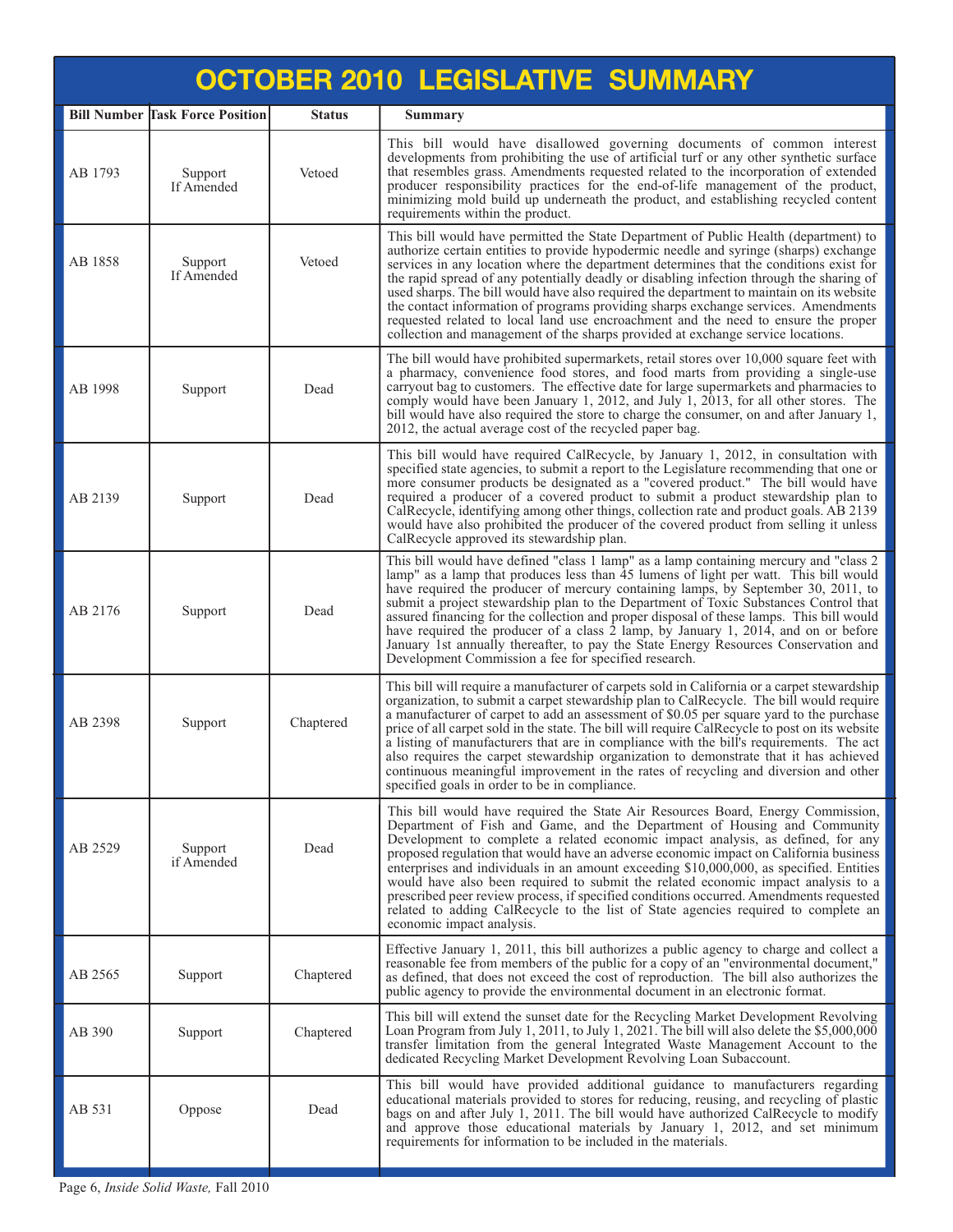| <b>OCTOBER 2010 LEGISLATIVE SUMMARY</b> |                                     |                                                                           |                                                                                                                                                                                                                                                                                                                                                                                                                                                                                                                                                                                                                                                                                                                                                                       |  |  |  |
|-----------------------------------------|-------------------------------------|---------------------------------------------------------------------------|-----------------------------------------------------------------------------------------------------------------------------------------------------------------------------------------------------------------------------------------------------------------------------------------------------------------------------------------------------------------------------------------------------------------------------------------------------------------------------------------------------------------------------------------------------------------------------------------------------------------------------------------------------------------------------------------------------------------------------------------------------------------------|--|--|--|
| <b>Bill Number</b>                      | <b>Task Force Position</b>          | <b>Status</b>                                                             | <b>Summary</b>                                                                                                                                                                                                                                                                                                                                                                                                                                                                                                                                                                                                                                                                                                                                                        |  |  |  |
| SB 722                                  | Oppose<br><b>Unless Amended</b>     | Dead                                                                      | This bill would have, among other things, revised the 20% renewable portfolio standards<br>implementation date from December 31, 2010, to December 31, 2013, and increase the<br>amount of renewable energy a retail seller of electricity must procure to 25% by<br>December 31, 2016 and 33% by December 31, 2020. This bill would have also<br>perpetuated restrictive requirements that effectively remove municipal solid waste<br>conversion technologies from being classified as "renewable electrical generation<br>facilities."                                                                                                                                                                                                                             |  |  |  |
| SB 1029                                 | Support<br>If Amended               | Vetoed                                                                    | This bill would have, among other things, permitted a physician or pharmacist to furnish<br>thirty or fewer hypodermic needles and syringes to an individual without a prescription.<br>This bill would have also required pharmacies to provide consumers with prescribed<br>options for the disposal of hypodermic needles and syringes. Amendments requested<br>related to making the disposal options free of charge to customers by participating<br>physicians and pharmacists.                                                                                                                                                                                                                                                                                 |  |  |  |
| SB 1052                                 | Support                             | Dead                                                                      | This bill would have required the Department of Toxic Substances Control, CalRecycle,<br>and the Department of General Services to jointly collaborate to identify methods that<br>state agencies can adopt to properly handle and dispose of electronic waste (E-waste)<br>and would have required each state agency to adopt an E-waste management plan. The<br>bill would have also required the plan to be reviewed by Department of General Services<br>to determine if E-waste is being managed consistently with all applicable federal, state,<br>and local laws.                                                                                                                                                                                             |  |  |  |
| SB 1100                                 | Support                             | Dead                                                                      | This bill would have required a producer of household batteries or the product<br>stewardship organization created by one or more producers to submit a product<br>stewardship plan to CalRecycle. The bill would have required the plan to include<br>specified elements, including collection rates of 25% by 2014, 45% by 2016, with an<br>ultimate collection rate goal of 95%. The bill would have also prohibited a producer,<br>wholesaler, or retailer, on and after January 1, 2012, from selling household batteries<br>unless the stewardship plan was deemed complete. Amendments originally requested<br>related to the reimbursement of costs incurred in connection with administration and<br>collection of household batteries to local governments. |  |  |  |
| <b>Federal Legislation</b>              |                                     |                                                                           |                                                                                                                                                                                                                                                                                                                                                                                                                                                                                                                                                                                                                                                                                                                                                                       |  |  |  |
| H.R. 1158                               | Support<br>$2 - 24 - 09$<br>version | House<br>Committee on<br>Ways and<br>Means                                | This bill would allow for a business-related tax credit for the production, sale, or use of<br>biogas. The term "biogas" would be defined as a gas that is derived from qualified<br>energy feedstock (such as landfill, sewage, food industry, animal, or agricultural waste)<br>using anaerobic digesters or other biological, chemical, or thermal processes.                                                                                                                                                                                                                                                                                                                                                                                                      |  |  |  |
| H.R. 1191                               | Support<br>$2 - 25 - 09$<br>version | House<br>Subcommittee<br>on Crime<br>Terorism<br>and Homeland<br>Security | This bill would remove the current requirement that law enforcement officers be<br>involved in the normal operations of residential drug take-back programs; allow<br>caretakers, as defined, to dispose of controlled substances through drug take-back<br>programs; require drug take-back programs to be designed and operated conveniently<br>and cost-effectively; and ensure environmentally sound disposal of waste medicines by<br>prohibiting the labeling of medication that encourages flushing or disposing in a<br>municipal solid waste landfill.                                                                                                                                                                                                       |  |  |  |
| H.R. 2454                               | Support<br>$5 - 15 - 09$<br>version | Senate<br>Calendar                                                        | This bill would establish emission caps that reduce aggregate greenhouse gas emissions<br>for all covered entities to 3% below their 2005 levels in 2012, 20% below 2005 levels<br>in 2020, 42% below 2005 levels in 2030, and 83% below 2005 levels in 2050. The<br>legislation also previously defined the term 'qualified waste-to-energy,' and would have<br>required that facilities converting waste-to-energy be in compliance with all federal and<br>state standards and require local governments serving the areas which the municipal<br>solid waste for waste-to-energy is generated offer recycling services.                                                                                                                                           |  |  |  |
| H.R. 5856                               | Support<br>$7 - 26 - 10$<br>version | House<br>Committee on<br>Ways and<br>Means                                | This bill would amend the Internal Revenue Code to provide up to \$1 billion in tax<br>credits to qualified waste-to-energy properties. "Qualified waste-to-energy property"<br>would be defined as a property using municipal solid waste or municipal sewer sludge<br>as the feedstock for producing solid, liquid, or gas fuel and is certified by the<br>Environmental Protection Agency Secretary.                                                                                                                                                                                                                                                                                                                                                               |  |  |  |
| S. 306                                  | Support<br>$1 - 22 - 09$<br>version | Senate<br>Committee<br>on Finance                                         | This bill would allow for a business-related tax credit for the production, sale, or use of<br>biogas. The term "biogas" would be defined as a gas that is derived from qualified<br>energy feedstock (such as landfill, sewage, food industry, animal, or agricultural waste)<br>using anaerobic digesters or other biological, chemical, or thermal processes.                                                                                                                                                                                                                                                                                                                                                                                                      |  |  |  |
| S. 1172                                 | Support<br>$6 - 3 - 09$<br>version  | Senate<br>Committee<br>on Energy<br>and Natural<br>Resources              | This bill would direct the Secretary of Energy to establish a grant program that would<br>provide up to \$10 million for eligible projects, with a total appropriation of \$250 million<br>for each fiscal year between 2010-2013, to facilitate the production of clean, renewable<br>energy from municipal solid waste, and additional purposes.                                                                                                                                                                                                                                                                                                                                                                                                                    |  |  |  |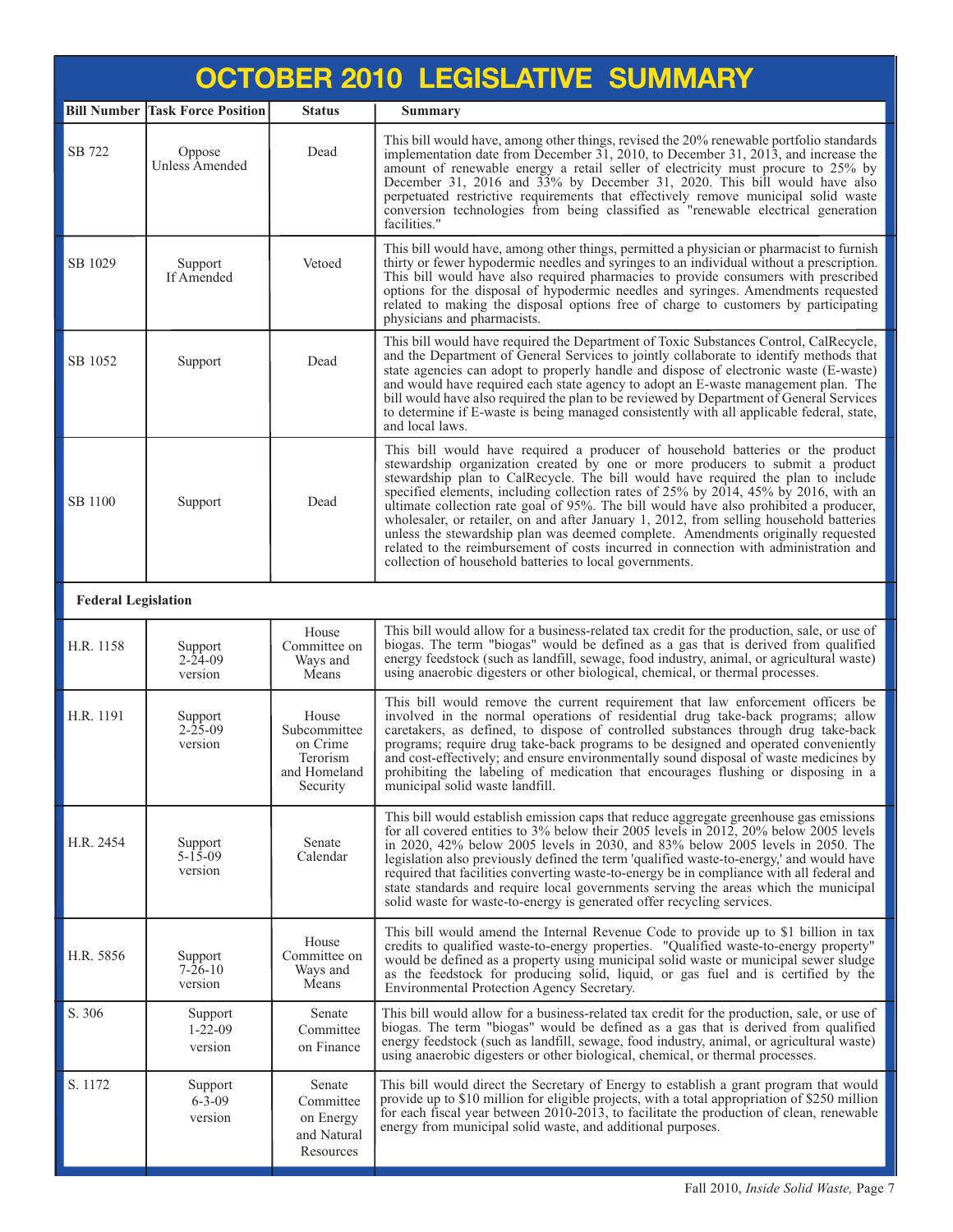| <b>OCTOBER 2010 LEGISLATIVE SUMMARY</b> |                                                   |                                                              |                                                                                                                                                                                                                                                                                                                                                                                                                                                                                                                                                                                                                                                                                                                                                                                                                                                                                                                                                                                                                                                                                                                                                |  |  |  |  |
|-----------------------------------------|---------------------------------------------------|--------------------------------------------------------------|------------------------------------------------------------------------------------------------------------------------------------------------------------------------------------------------------------------------------------------------------------------------------------------------------------------------------------------------------------------------------------------------------------------------------------------------------------------------------------------------------------------------------------------------------------------------------------------------------------------------------------------------------------------------------------------------------------------------------------------------------------------------------------------------------------------------------------------------------------------------------------------------------------------------------------------------------------------------------------------------------------------------------------------------------------------------------------------------------------------------------------------------|--|--|--|--|
|                                         | <b>Bill Number Task Force Position</b>            | <b>Status</b>                                                | Summary                                                                                                                                                                                                                                                                                                                                                                                                                                                                                                                                                                                                                                                                                                                                                                                                                                                                                                                                                                                                                                                                                                                                        |  |  |  |  |
| S. 1462                                 | Support<br>$7 - 16 - 09$<br>version               | Senate<br>Legislative<br>Calendar                            | This bill would establish the Clean Energy Investment Fund and the Clean Energy<br>Deployment Administration within the Department of Energy to provide financial<br>support for deploying clean energy technologies. It would establish a Working Group<br>on Energy Markets and a standard that requires utilities to obtain an increasing<br>percentage of their base quantity of electricity that they sell to consumers from<br>renewable energy or energy efficiency (3% in 2011-2013, 6% in 2014-2016, 9% in<br>2017-2018, 12% in 2019-2020, and 15% in 2021-2039). The bill would also set forth<br>provisions to revise the Energy Star program and establish energy efficiency standards<br>for lights, appliances, and buildings. The legislation also defines the term 'qualified<br>waste-to-energy,' and requires that facilities converting waste-to-energy be in<br>compliance with all federal and state standards and defines it as renewable energy.                                                                                                                                                                        |  |  |  |  |
| S. 3381                                 | <b>Express Concern</b><br>over 5-17-10<br>version | Senate<br>Committee on<br>Environment<br>and<br>Public Works | This bill would make the definition of "renewable biomass" as defined in the Clean Air<br>Act, consistent with that found in the 2008 Farm Bill. Neither of the existing<br>definitions for renewable biomass includes municipal solid waste within their<br>definitions. However, both definitions include yard and food waste. Concerns<br>stemmed from the lack of inclusion of municipal solid waste within the definition of<br>renewable biomass, which if included, could help advance conversion technologies in<br>the State.                                                                                                                                                                                                                                                                                                                                                                                                                                                                                                                                                                                                         |  |  |  |  |
| S. 3397                                 | Support<br>$5-24-10$ version                      | President's<br>Desk                                          | This bill would allow an entity who has lawfully obtained a controlled substance, such<br>as prescribed medications, to deliver that substance to another person for the purpose<br>of disposal if that person is authorized to do so by the Attorney General.                                                                                                                                                                                                                                                                                                                                                                                                                                                                                                                                                                                                                                                                                                                                                                                                                                                                                 |  |  |  |  |
| S. 3464                                 | <b>Express Concern</b><br>over 6-9-10<br>version  | Senate<br>Committee on<br>Finance                            | This bill would attempt to reduce greenhouse gas (GHG) emissions by reducing<br>America's dependence on foreign oil by reducing energy usage and placing a greater<br>emphasis on fuel efficiency for vehicles and increased use of clean energy. This bill<br>deals with motor vehicle fuel efficiency and their ability to use dual fuels, home and<br>office energy efficiency, and a Federal Diverse Energy Standard. The Federal Diverse<br>Energy Standard would require utilities to purchase 15% of their electricity from clean<br>energy sources by 2015 and as much as 50% by 2050. Diverse energy would mean<br>electricity generated from traditional renewable energy sources, including biomass,<br>landfill gas, waste-to-energy, and any other energy source that would result in at least<br>80% reduction in GHG emissions. Concerns stemmed from the lack of inclusion of<br>municipal solid waste within the definition of "diverse energy," which, if included,<br>could help advance conversion technologies in the state. Further clarification on the<br>"80% reductions in GHG emissions" requirement was requested. |  |  |  |  |
| American<br>Power Act                   | Support<br>$5 - 12 - 10$<br>Version               | Senate                                                       | The American Power Act (APA) would, among other things, require the United States'<br>greenhouse gas emissions to be reduced $4.75\%$ below 2005 levels by 2013, 17% by<br>2020, 42% by 2030, and 83% by 2050. The APA defines "renewable energy source" as<br>wind energy, solar energy, geothermal energy, renewable biomass, and biogas and<br>biofuels derived exclusively from renewable biomass. The APA would also seek to<br>provide offset credits to eligible project types including: methane collection from<br>mines, landfills, natural gas systems, recycling and waste minimization projects, and<br>non-landfill projects that includes composting and anaerobic digestion.                                                                                                                                                                                                                                                                                                                                                                                                                                                   |  |  |  |  |

For more information on these bills or copies of Task [Force letters, please visit](http://dpw.lacounty.gov/epd/tf/) the Task Force website, www.lacountyiswmtf.org, or contact Coby Skye, County of Los Angeles Department of Public Works, at (626) 458-5163, M-Th, 7 a.m. to 5:30 p.m. or Mike Mohajer of the Task Force at (909) 592-1147.





Page 8, *Inside Solid Waste,* Fall 2010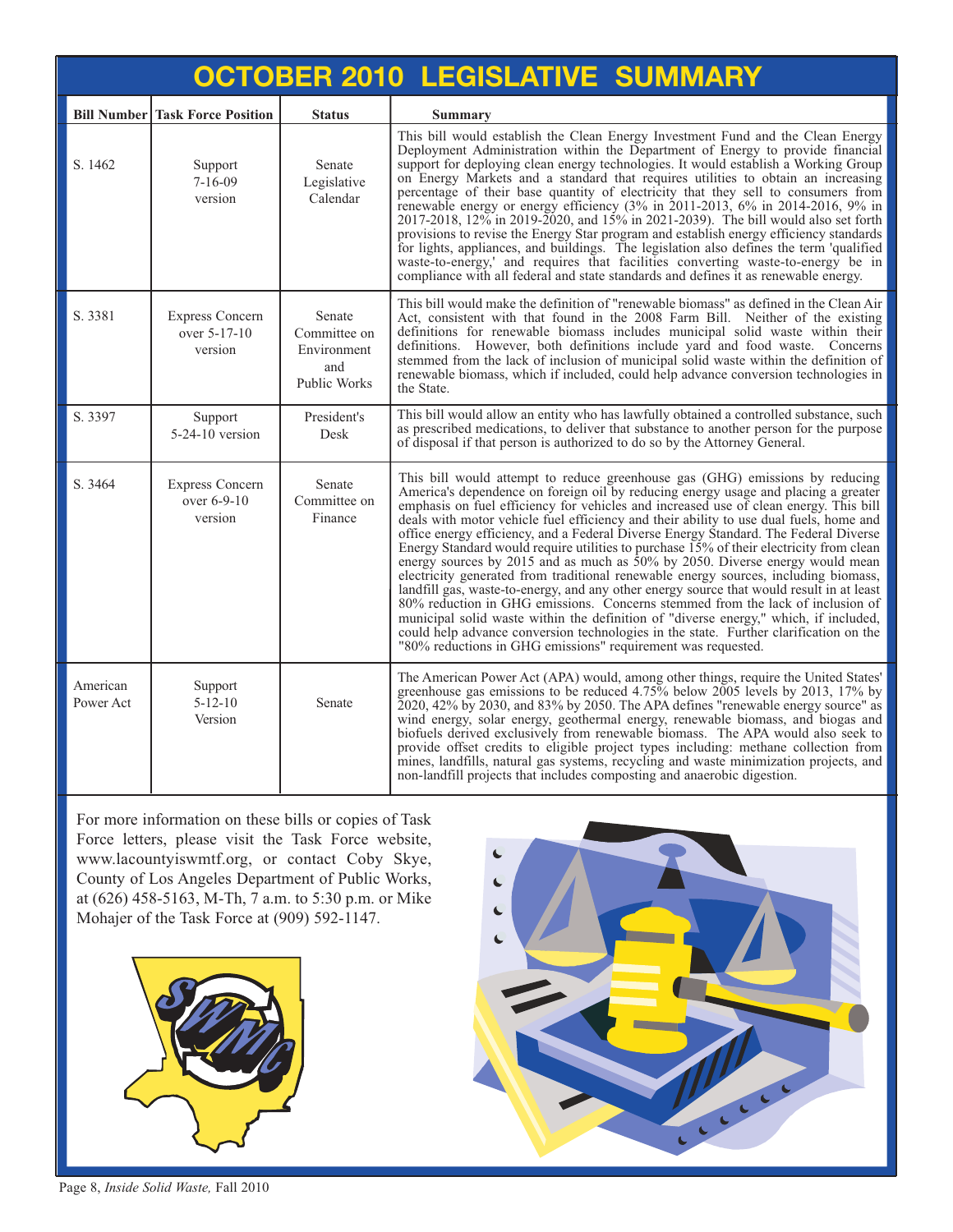### **CalRecycle's Jurisdictional Review Tool, Adoption of the 2010 State Green Building Code and Outreach to Local Governments**

An article on the Jurisdictional Review Tool (JRT) was published in the May 2010 edition of the CalRecycle Jurisdictional Update Newsletter. From its description, this tool is being used by CalRecycle to evaluate a jurisdiction's recycling/diversion program implementation and identify program gaps by targeting information such as residents/businesses' participation rates, set out rates, recovery rates, container sizes, collection frequency, how is a program's effectiveness tracked, and how are hauler contracts structured, etc.

Another article in the same newsletter described the recent adoption by the California Building Standards Commission of the 2010 State Green Building Code that requires applicable projects to develop a waste management plan and divert 50% of the project's waste. The article indicated jurisdictions will be required by CalRecycle to report their progress on the implementation of the new Green Building Code in their 2011 Annual Reports.

In response to these two published articles, on August 10, 2010, the Los Angeles County Solid Waste Management Committee/Integrated Waste Management Task Force (Task Force) sent a letter to CalRecycle voicing its concern that depending on how the JRT is applied, it could potentially expose a city or a county to a significant additional financial burden to comply with CalRecycle's requirements. The Task Force also raised concerns that the JRT was developed and put in practice without an opportunity for the regulated communities to provide input.

The Task Force further detailed its concern with CalRecycle's implementation of the new Building Code requirement as it is being adopted without identifying the applicable statutory authority.

On September 14, 2010, CalRecycle advised the Task Force that the JRT article was not officially sanctioned and that it is not new. They further explained that the JRT has been in use by CalRecycle staff as an *internal* tool to review past jurisdictional reports and that it "…allows staff to compile and summarize the information they need for the recommendation they present to management regarding each jurisdiction's compliance status."

In the same letter, CalRecycle also noted that the article on the State Green Building Code contained incorrect information as the local jurisdictions are not required to report on their implementation of the new Green Building Code progress in their Annual Reports.

> Instead, it is an option for the local jurisdictions to highlight in their annual report on how the Green Building Code is being implemented in their community and how that relates to implementation of their Construction and Demolition programs.

> Mr. Howard Levenson (Assistant Director) and Ms. Cara Morgan (Division Chief) of CalRecycle are scheduled to attend the November 18th Task Force meeting to provide further clarification on the State's position on these topics.

> For additional information, please contact Mike Mohajer of the Task Force at (909) 592-1147.

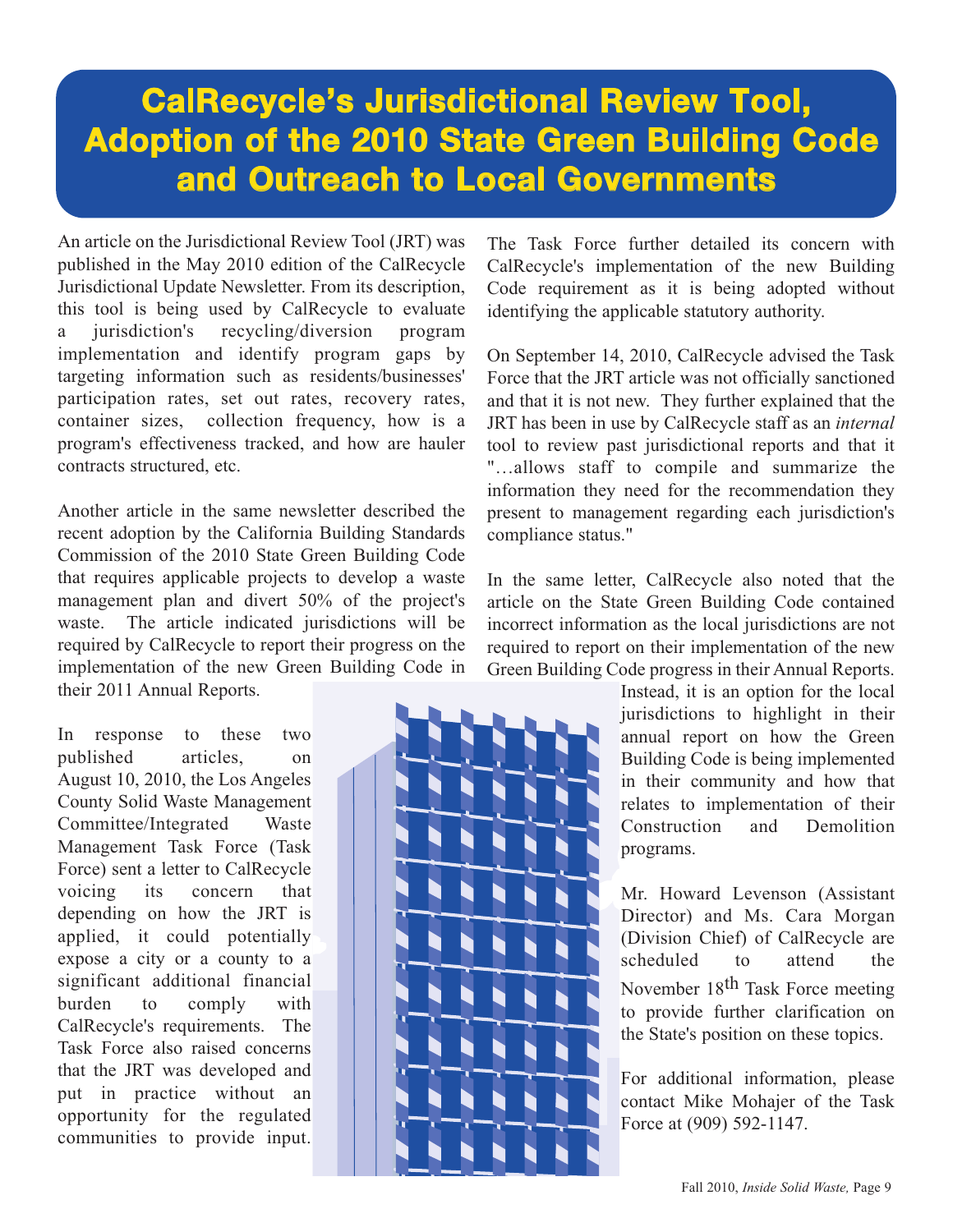# **[Casa Bonita, a Senior Environmental](http://www.huntingtonpark.org/) Inspiration in the City of Huntington Park**

Casa Bonita, a senior living facility in the City of Huntington Park, was recognized in September by the South Bay Business Environmental Coalition (SBBEC). SBBEC is a coalition of local businesses and jurisdictions that promote environmental stewardship among groups, businesses, and individuals.

Casa Bonita residents are active in recycling, litter prevention, and proper disposal of household hazardous waste (HHW). Isabel Juarez, manager of Casa Bonita, says the residents have also adopted a reuse policy, using less disposable cups, plates, utensils and regularly using reusable bags supplied by the City.

"Most residents now bring their own cups for coffee and use reusable bags, they are happy to do their part for the environment and community," says Juarez. Residents at Casa Bonita, which range in age from 62-85 years of age, have received over \$800 from recycling CRV bottles and cans.

Mario Rivas, the City's Recycling Coordinator, says the City of Huntington Park is very pleased with Casa Bonita's recognition. Residents have also properly disposed of over 100 pounds of medical waste and over 500 pounds of E-Waste at local HHW collection events conducted by the County of Los Angeles. "These residents are an inspiration to the community," said Rivas.

For additional information, contact Mario Rivas, City of Huntington Park Public Works, at (323) 584-6274 or [mrivas@huntingtonpark.org](mailto://mrivas@huntingtonpark.org).



## **[Artesians 'Dump It' \(legally\)](http://www.cityofartesia.us/)**

Artesians had an opportunity to dump large or bulky items at the annual "Just Dump It" (legally) Campaign this summer.

The event was in cooperation with Consolidated Disposal Services, the city's waste hauler, and in conjunction with the County of Los Angeles' hazardous waste/e-waste collection event. Los Angeles County residents were also allowed to drop off household hazardous waste and e-waste at the event.

While the campaign is an annual event, Artesians who missed the bulky item collection can rest easy knowing that they can dispose of their bulky items anytime.

To arrange for a bulky item pick or for additional information, contact Andrew Perry, City of Artesia, at (562) 865-6262.

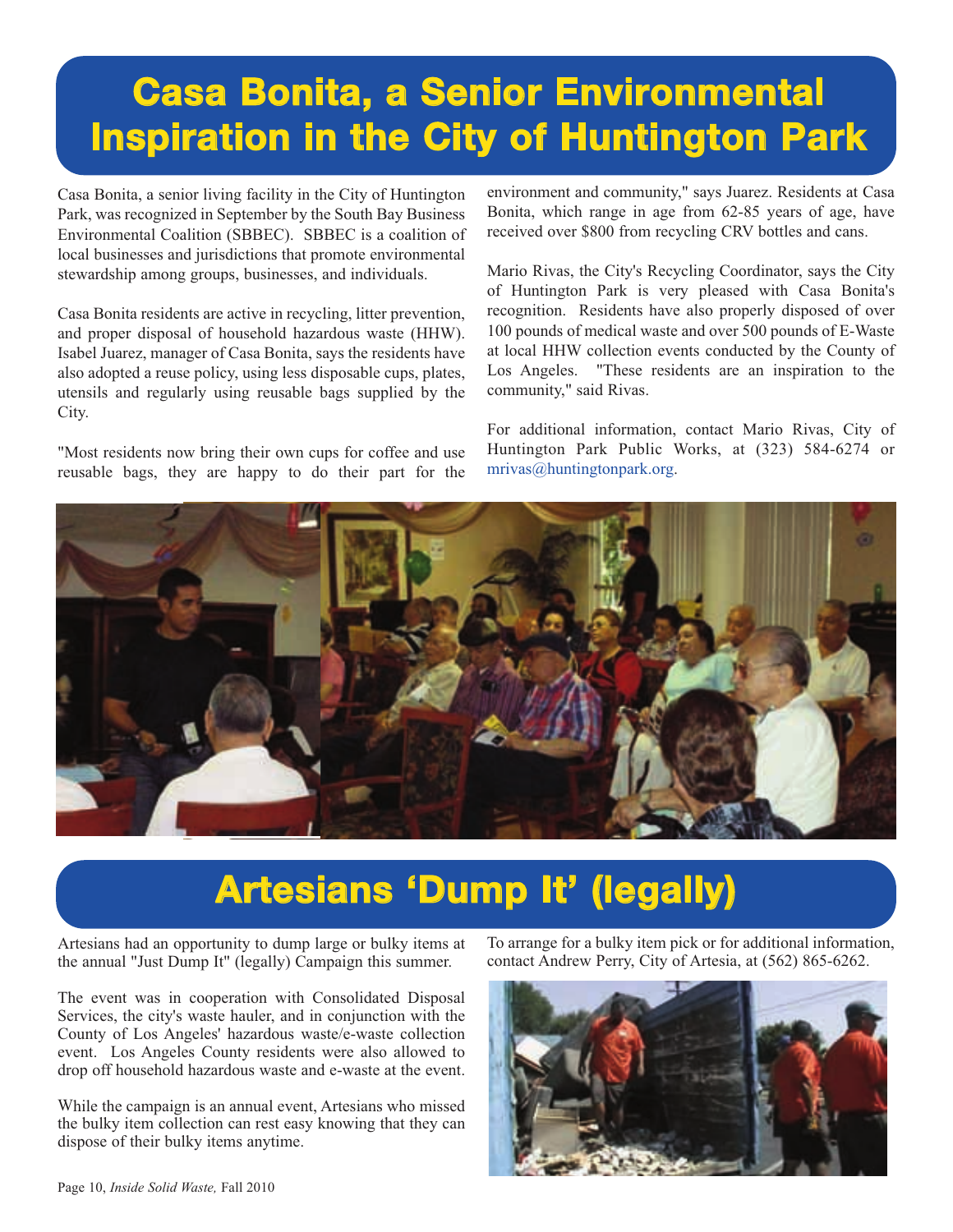## **Waste-by-Rail System Moves Forward**

After years of planning, permitting, design, and construction, the highly anticipated Los Angeles County waste-by-rail system is expected to be ready for operations in mid 2012. The waste-by-rail system will provide long-term disposal capacity by transporting containerized refuse from the County to remote landfills via mile-long trains, each capable of holding approximately 4,000 tons of refuse.

The Sanitation Districts of Los Angeles County (Districts) recently awarded an \$80 million contract to construct the most ambitious portion of the waste-by-rail system called the Puente Hills Intermodal Facility (PHIMF) and Railroad Improvements project. The PHIMF is located in the City of Industry and will be the rail loading facility for the County's refuse. The project involves constructing 3.5 miles of railroad track and retaining walls within the Union Pacific Railroad (UPRR) right-of-way, two railroad bridges, an administration building and maintenance building, and rail loading tracks within the 17.2-acre intermodal site. This portion of work is expected to break ground in November 2010.

Preparation for the PHIMF began during spring 2009 with the relocation of over a dozen utility lines to accommodate the construction of a dedicated roadway to serve the intermodal yard. The new road will directly connect the Districts' existing Puente Hills Materials Recovery Facility to the PHIMF by going under a public street and the UPRR right-of-way. Construction of the \$20 million roadway project began shortly after utility line relocations and demolition of an existing 400,000 square foot building at the future site of the PHIMF. The overall design and construction costs of the PHIMF and associated facilities are about \$125 million.

Other components of the waste-by-rail system have been in development since 2006. The Mesquite Regional Landfill (MRL) is located in Imperial County, about 200 miles southeast of Los Angeles County. This facility will serve as the remote landfill that receives Los Angeles County's refuse by rail. The Districts have spent about \$115 million to construct the essential landfill infrastructure, such as water, power, roads, drainage, and a landfill liner. The final component of the MRL is the construction of the remote rail yard. The MRL rail yard project involves a 5-mile long rail spur and loading tracks to directly connect the landfill to the Union Pacific railroad track. Construction began in April 2010 and is slated for completion by the end of 2011.

Upon completion of the MRL rail yard and the PHIMF, all components of the Districts' waste-by-rail system will be in place. These facilities will be the first rail yards in California dedicated solely to the transport of containerized municipal solid waste.

For additional information, contact Ma[rk Revilla at \(562\)](mailto://mrevila@lacsd.org) 908-4288, Extension 2448 or by email at mrevila@lacsd.org.



Fall 2010, *Inside Solid Waste,* Page 11